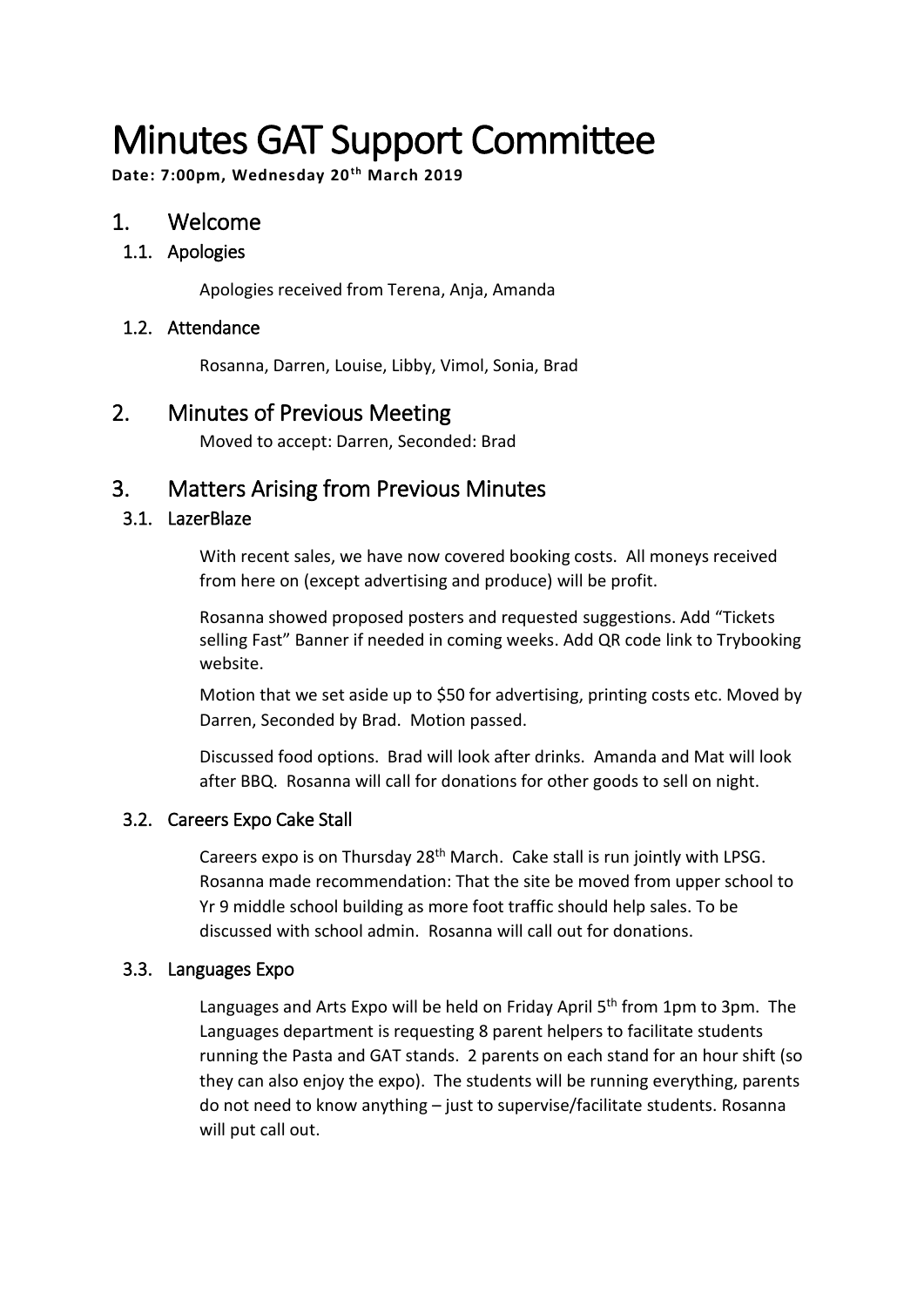### 3.4. Parent Presenter Request

Some teachers have requested speakers to talk with their class. Speakers can be parents, family, friends – or anyone with knowledge in the requested areas. Michelle Lee (Year 7/8 GAT Maths Teacher) has requested speakers with a maths background in the workplace. Madeline Thompson (Year 7/8 GAT English Teacher) is also looking for speakers with experience in her area. Please see Teachers Report.

## 4. New Business

## 4.1. Yr 10 GAT Alumni Breakfast

Rebecca Bruce (Year 9 GAT English Teacher) recently held a "reunion" breakfast for the GAT year 9 class of 2018 (current Year 10 students). It had a great turnout. All (but one student with a prior engagement) arrived at school an hour early for this breakfast which was supplied entirely by Ms Bruce.

Rosanna congratulated Ms Bruce on this initiative. She has also suggested that should Ms Bruce put on another breakfast for GAT students, that the committee help fund it. The committee generally agreed that this would be a worthwhile investment and Rosanna will liaise with Ms Bruce to see how we can assist her. Funds for this will be determined once we have an idea of cost. Vimol volunteered to help procure/deliver goods.

## 5. Reports

## 5.1. Gifted and Talented Education Coordinator

Louise Chapman submitted a written report attached. Items of note are:

Madeline Thompson is looking at a book club, and may request funds to cover purchase of books. It was commented that there are 'book club libraries' where a number of books of the same title can be borrowed. Darren to investigate. We are awaiting details on how this proposed initiative would be structured to determine if and how we can support it.

Upcoming Soiree, Languages Expo, Careers Expo and Parent Speakers all covered previously.

### 5.2. Treasurers Report

Only outgoing from accounts are reimbursements for GAT Awards from the end of school assembly last year.

## 6. Next Meeting

Wednesday 15th May 2019, 7:00PM

## 7. Meeting closed 8:46pm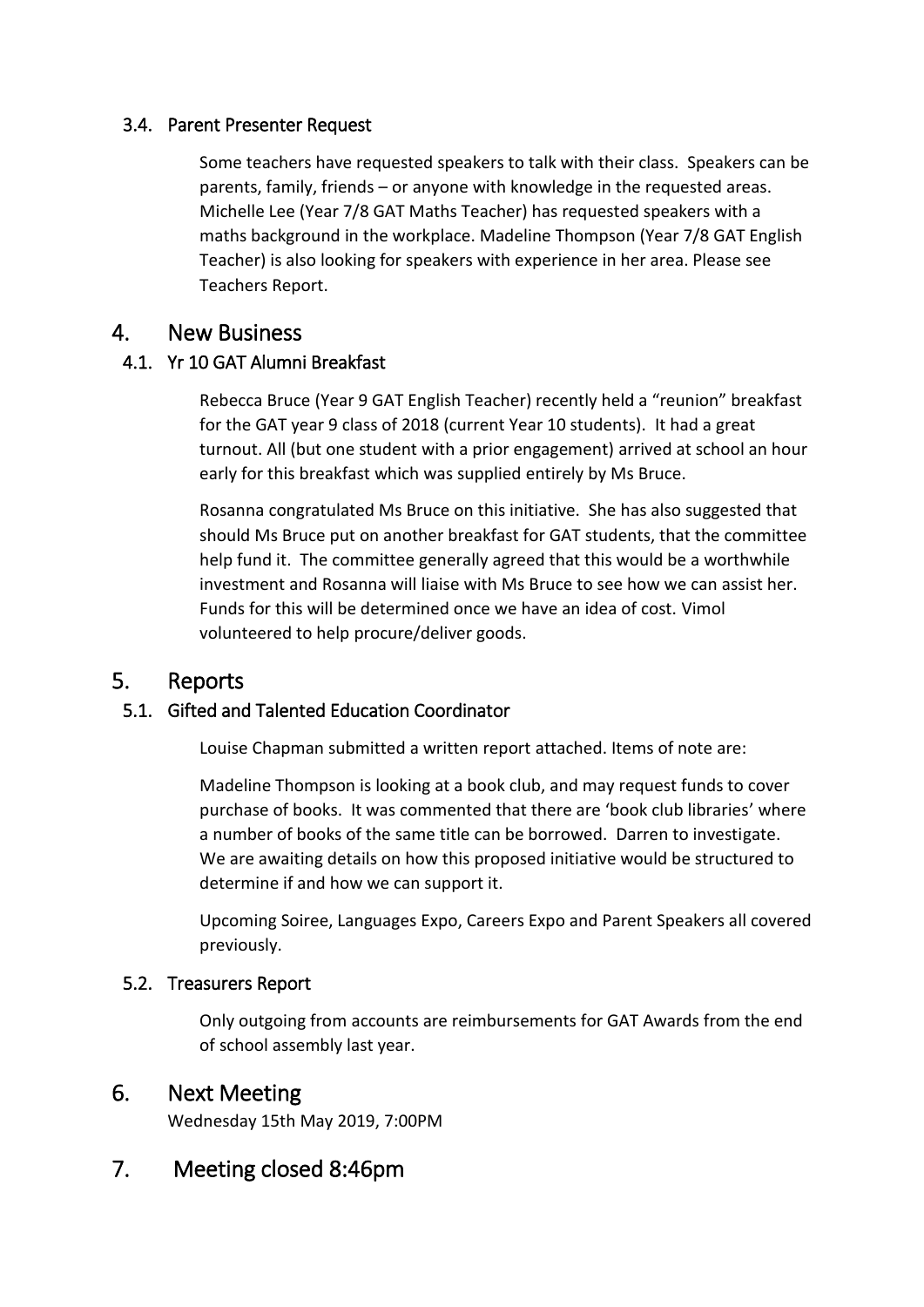#### GAT Parent Committee Teachers' Report Wednesday 20<sup>th</sup> March 2019

Year 9 HASS Lynne Noack Lynne.Noack2@education.wa.edu.au

Year 9 GAT-HASS are working on an ANZAC Day research.

They are researching country towns of WA memorials and finding ONE person from that town that went to war. The objective being to demonstrate that country towns were all affected – not just cities – in war. There will be a display in the year 9 building in week 10, term 1.

English – all year 7-12 Rebecca Davis Rebecca.Davis@education.wa.edu.au

The competitions available in English for all year  $7 -$  year 12 students at the moment are the Whitlam Institute 'What Matters' 400-600 word writing competition May 10<sup>th</sup>, the Peter Cowan 600 word prose competition March  $29<sup>th</sup>$  and the Golden Pen – March 31<sup>st</sup> for Scribblers festival.

They can get details about this in their English class if they don't have them already. Competition information attached. \_\_\_\_\_\_\_\_\_\_\_\_\_\_\_\_\_\_\_\_\_\_\_\_\_\_\_\_\_\_\_\_\_\_\_\_\_\_\_\_\_\_\_\_\_\_\_\_\_\_\_\_\_\_\_\_\_\_\_\_\_\_\_\_\_\_\_

Year 7 & 8 GAT English Madeleine Thomson madeleine.thomson@education.wa.edu.au

#### **Speakers**

I would love to find some speakers who have had some experience in the areas we are studying. They could be either parents or their contacts.

The topics we are covering this year are below: Year 7s Debating **Poetry** Novel Study Film Study Picture book study

Year 8s **Documentary** Media and Social Activism Popular culture (song lyrics) Short story Persuasive Writing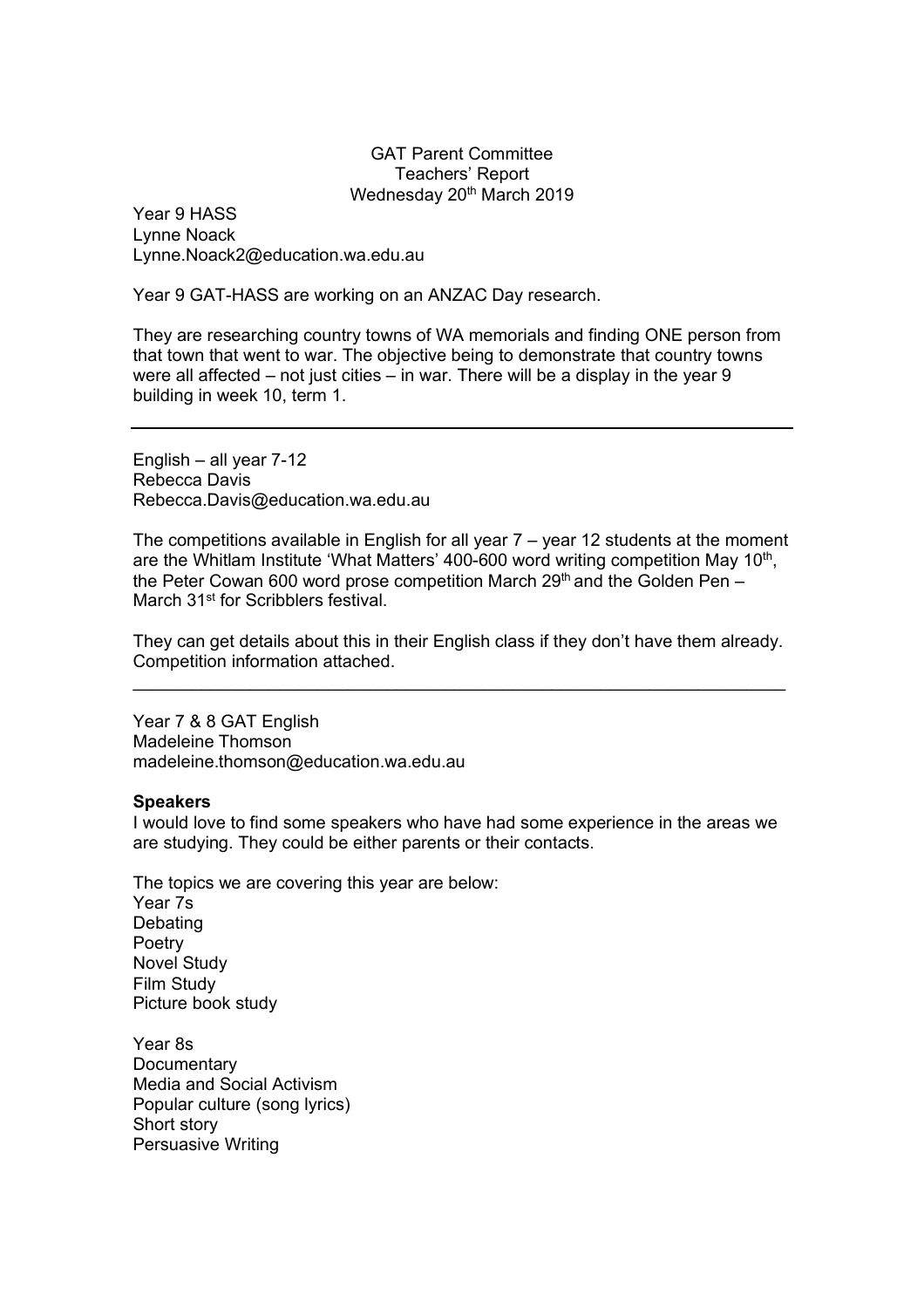Year 7 & 8 GAT English (continued from previous page) Madeleine Thomson madeleine.thomson@education.wa.edu.au

#### **Competitions**

I have also attached some information about some competitions that students can enter. I will work one on one with students who are interested at lunch times, before or after school. I won't be able to give them time to write for these competitions in class. I will put the competition details on Connect.

#### **Book club**

I am going to start seeking expressions of interest from students who would like to participate in a book club. Depending on numbers, I may request funding to buy books for students.

 $\mathcal{L}_\text{max}$  and  $\mathcal{L}_\text{max}$  and  $\mathcal{L}_\text{max}$  and  $\mathcal{L}_\text{max}$  and  $\mathcal{L}_\text{max}$  and  $\mathcal{L}_\text{max}$ 

All year 7-10 GAT students Louise Chapman Louise.chapman@education.wa.edu.au

GAT Club  $1 -$  Friday 22<sup>nd</sup> March – incursion from 1.00-2.50/3pm. All year 7-10 GAT students. Staffroom with guest speakers representing Chinese and Italian. Chinese/China and Italian/Italy quiz – students in groups and prizes won. Students will eat Italian and Chinese food too.

Chinese year 11 and 12 Lesley Liu xiaopu.liu@education.wa.edu.au

Week 9 Saturday 6th April CLTAWA Story Telling Competition for Heritage/Background Students

Italian Sonia Hatzis Sonia.hatzis@education.wa.edu.au

Louise Chapman Louise.Chapman@education.wa.edu.au

The Languages/Arts Expo will take place on Friday 5<sup>th</sup> April from 1-3pm.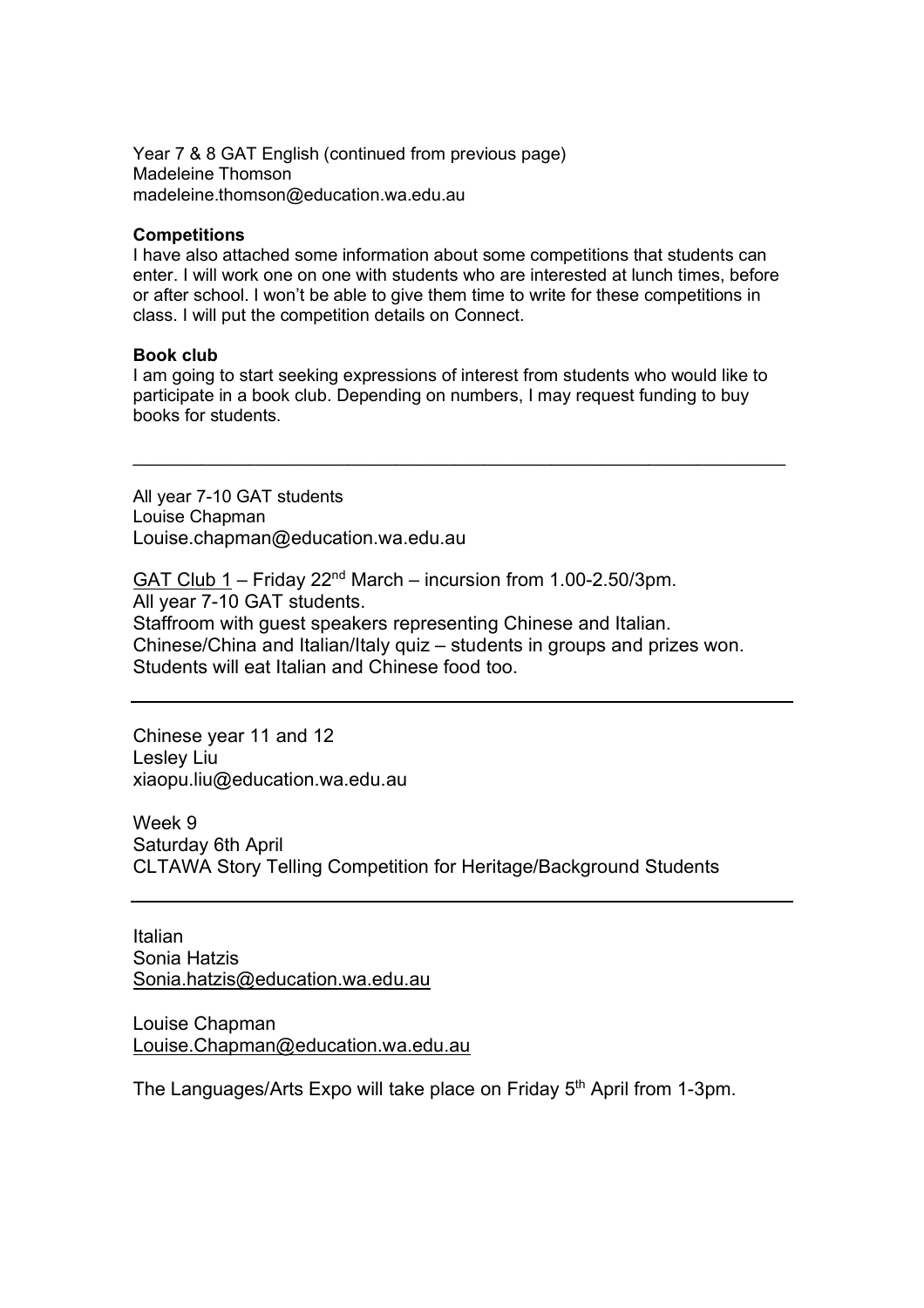Sonia Hatzis and Louise Chapman would like help for some of the Italian stations - the pasta station and the year 10 GAT food stall. Help from 8 parents would be great to do approximately 1 hour each.

Help is required at the Italian free food and drink samples stall run by the year 10 GAT Italian class and also at 'The Little Italian School' pasta station.

2 parent helpers at one time for each station for 1 hour each.

Thank you

Sonia Hatzis Sonia.hatzis@education.wa.edu.au

Music/Languages Soirée Thursday 21st March - 5.30-7pm All middle school language and music parents have been invited. Invite attached.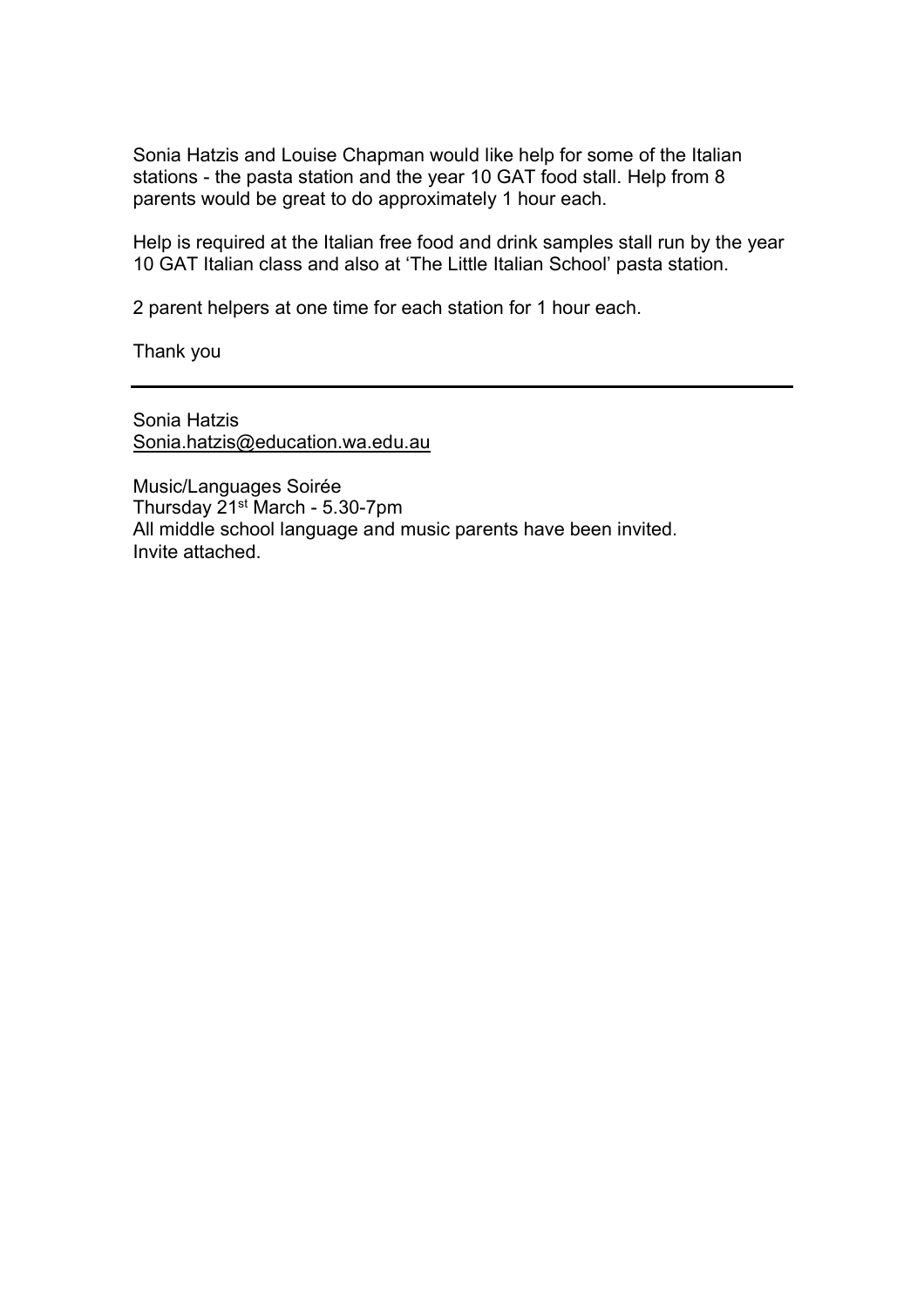

Peter Cowan Writers Centre Inc. (not for profit organisation) Edith Cowan House **Building 20 ECU Joondalup Campus** 270 Joondalup Drive Joondalup 6027

Supporting writers of all ages and abilities

PO Box 239 Joondalup WA 6919 Tel: (08) 9301 2282 Email: cowan05@bigpond.com Website: www.pcwc.org.au



## 2019 Peter Cowan 600 Short Story Competition Entries Close: 29<sup>th</sup> March 2019

The Peter Cowan 600 Short Story Competition was launched by our centre in 2010 in honour of our namesake Peter Cowan (1914-2002), one of Western Australia's most esteemed writers and academics. It is fitting that the competition celebrates short story writing as Peter Cowan published several volumes of short fiction and is well known for writing in this genre. Peter was the recipient of several major writing awards, and was made a Member of the Order of Australia in 1987. He was named a Western Australian State Living Treasure in 1999.

### Writers are now invited to submit entries for this year's competition

Entries must be unpublished works, and not have won prior recognition

| PROSE:                                                                                  | Maximum 600 words per story                              |  |
|-----------------------------------------------------------------------------------------|----------------------------------------------------------|--|
| THEME:                                                                                  | Open                                                     |  |
| AGE:                                                                                    | Open                                                     |  |
| PRIZES:                                                                                 | $1^{st}$ prize \$200 2nd prize \$100<br>3rd prize \$50   |  |
|                                                                                         | Novice Writer Award \$50                                 |  |
|                                                                                         | Judges' Encouragement Award for Youth (12-17 years) \$50 |  |
|                                                                                         | Four x Highly Commended Certificates                     |  |
|                                                                                         | Four x Commended Certificates                            |  |
| <b>ENTRY FEE:</b>                                                                       | \$10.00 each entry \$20.00 for three entries             |  |
|                                                                                         | \$30.00 for five entries, Youth entries \$5 per entry    |  |
|                                                                                         | CLOSING DATE: 29th March 2019                            |  |
| AWARDS DAY:                                                                             | $4th$ May 2019                                           |  |
| Please refer to the Rules of Entry and Entry Form on website: <u>www.pcwc.org.au</u>    |                                                          |  |
| Contact Peter Cowan Writers Centre on (08) 9301 2282 Tuesday & Thursday 9am - 3pm<br>or |                                                          |  |
| email: <i>cowanO5@bigpond.com</i> for any queries                                       |                                                          |  |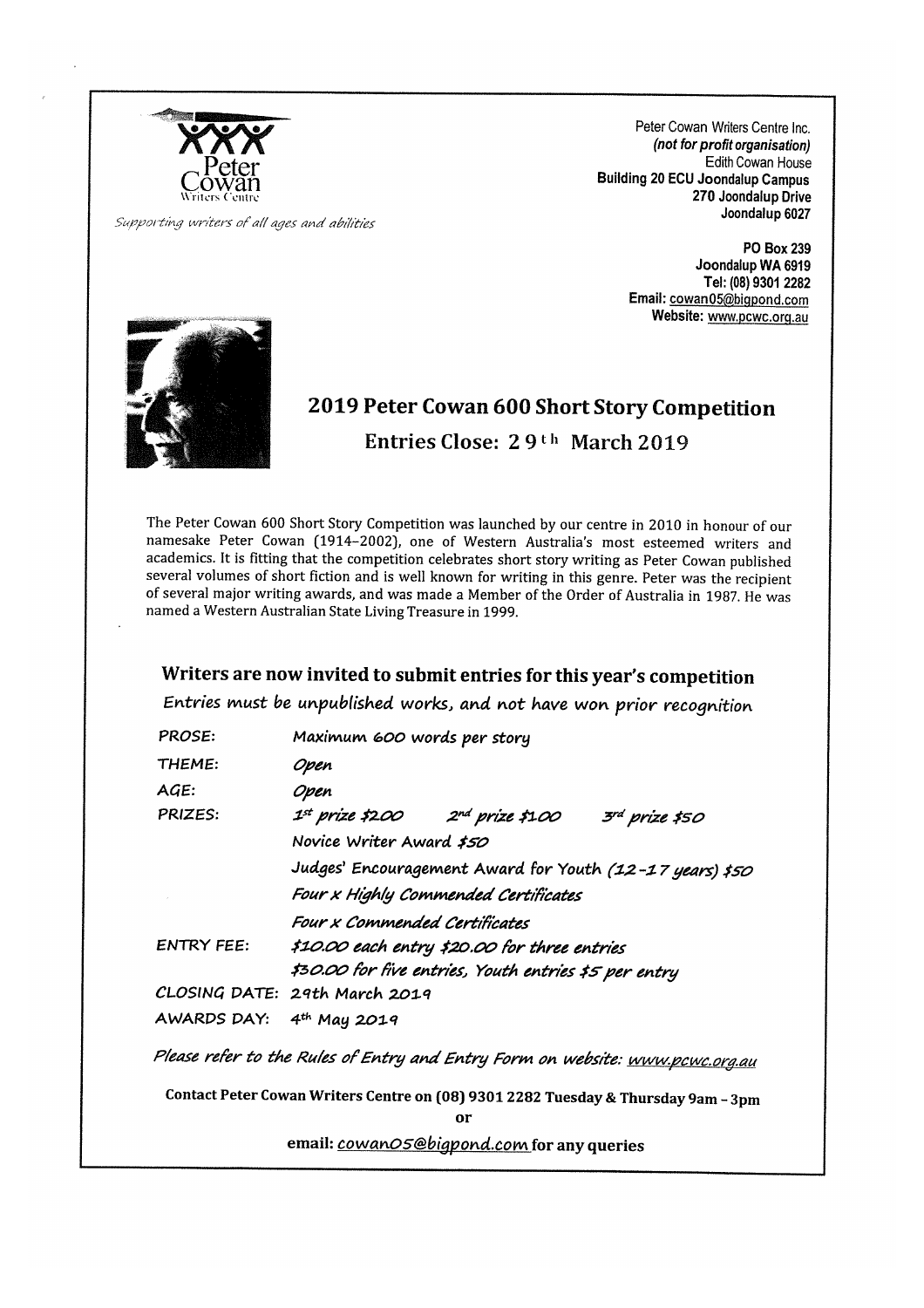#### ABN: 84 840 351 798

#### Peter Cowan Writers Centre Inc.

**PO Box 239** Joondalup WA 6919 T: (08) 9301 2282 E: cowan05@bigpond.com W: www.pcwc.org.au



Supporting writers of all ages and Abilities

#### RULES OF ENTRY FOR THE 2019 PETER COWAN 600 WORD SHORT STORY COMPETITION

| WORD LIMIT: | Maximum of 600 words per story |
|-------------|--------------------------------|
|-------------|--------------------------------|

THEME: Open

AGE: Open

**PRIZES:** 1st \$200;2nd \$100;3rd \$50; Novice Writer Award \$50; Judges Encouragement Award for Youth \$50; Four Highly Commended Certificates and Four Commended Certificates

**ENTRY FEE:** \$10.00 each; \$20.00 for three entries; \$30.00 for five entries; Youth entries \$5 per entry (12-17 Years)

**CLOSING DATE:** 29th March 2019

#### Entries (stories) not abiding by the following rules may bedisqualified:

- 1. Entrants MUST be residing in Australia.
- 2. Your story MUST be typed in English.
- 3. Your story MUST be in 12 point and Arial Font.
- 4. Your story MUST be double spaced.
- 5. Your story MUST not exceed 600 words.
- 6. For postal entries please print your pages one sided
- 7. Each story MUST have a REGISTRATION FORM.
- 8. Each story MUST have the following information on the FRONT PAGE (this goes to the judge with the story)
	- THE TITLE OF THE STORY
	- YOUR PEN NAME (AN IMAGINARY NAME YOU WILL GIVE TO EACH PIECE OF WORK TO HIDE YOUR TRUE IDENTITY) A DIFFERENT PEN NAME IS REQUIRED FOR EACH STORY
	- THE NUMBER OF WORDS
	- **ADULTORYOUTH ENTRY**
	- ELIGIBLE FOR NOVICE WRITER AWARD (a Novice Writer is someone who has never won an award in a competition within or outside Australia)

#### You can submit your story and its registration form, either by email or post as follows:

- 9. Email Entries: MUST be sent as a Word Document or a PDF and emailed to cowan05@bigpond.com
- 10. Postal Entries: MUST be typed and posted to the address on the registration form. DO NOT staple the registration form to your work.
- 11. Multiple Entries: One cheque or money order is acceptable to cover allentries. Please make the cheque/money order payable to: Peter Cowan Writers Centre Inc. Please do NOT send cash in the mail. Eftpos payments are to include your Last Name and PC600SS as the Reference.
- 12. Stories must be UNPUBLISHED (anything that has been distributed in the public arena including social media is considered as published), NOT on offer for publication BEFORE the announcement of the Awards, and NOT have been RECOGNISED nanyother competition.
- 13. All entries must be (post marked) by 29<sup>th</sup> March 2019. Late entries will not be considered. The judge's decision is final and no correspondence will be entered into. Details of results and the judge's report will be announced on the Peter Cowan Writers Centre's PCWC website: www.pcwc.org.au

Receipt of entry and fees will be sent by email (where supplied) within three weeks AFTER closing date, to allow processing of entries.

Winners will be notified by email (where supplied) and a judge's report provided, after the award ceremony on 4th May 2019.

Entries will not be returned but responsibly destroyed. Entrants should keep a copy of their work. Peter Cowan Writers Centre reserves the right to include, without payment, all winning entries in its e-Magazine.

Copyright remains with the author. No refunds will be given.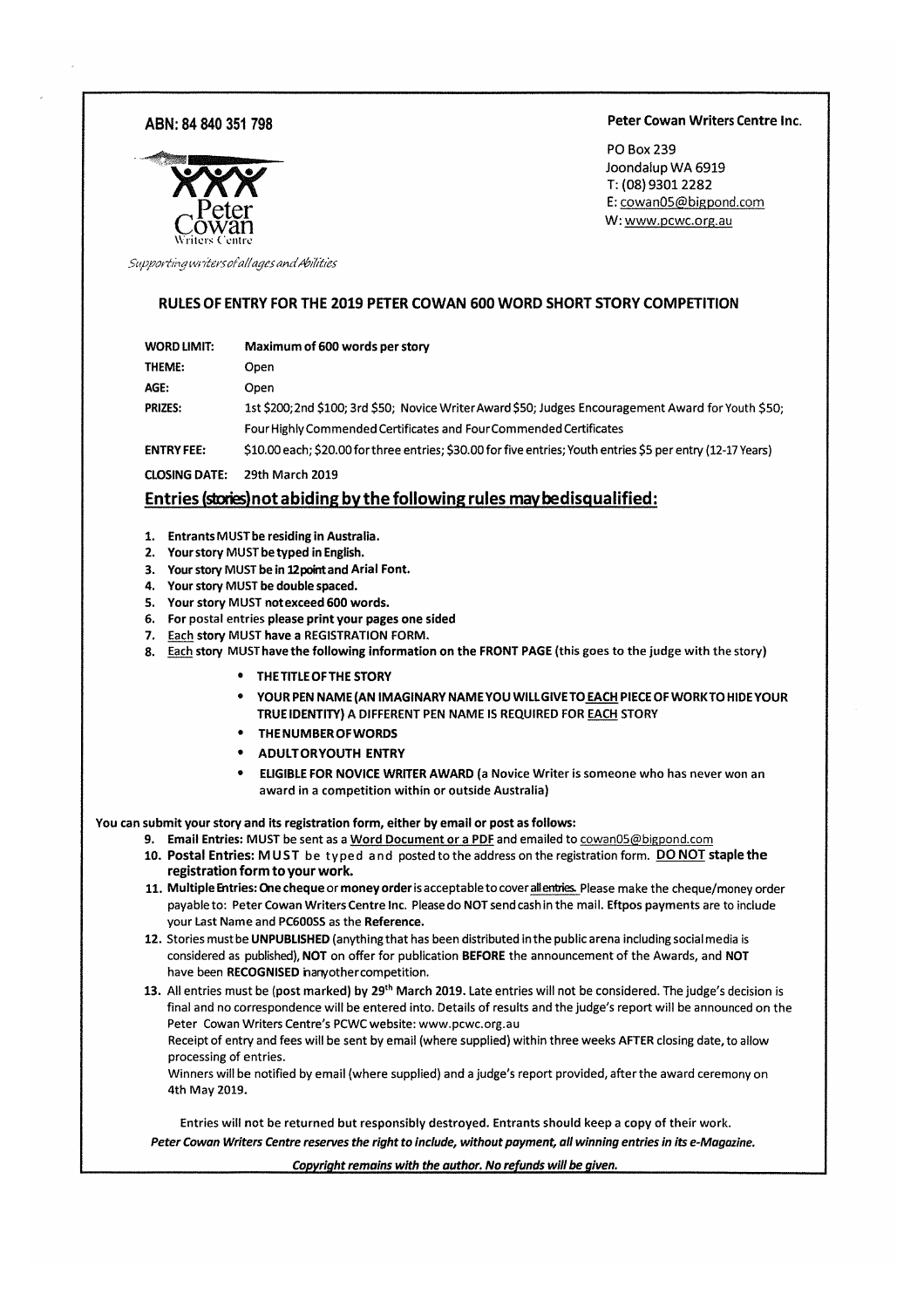# What Matters?

# **Whitlam Institute**

WITHIN WESTERN SYDNEY UNIVERSITY

## **2019 Competition Prizes**

All entrants will receive a certificate of participation.

Prizes are awarded in 4 categories: Years 5/6, 7/8, 9/10 and 11/12. \$350 for each category winner and \$200 for each category runner-up. Winners and runnersup will receive their prize at an awards ceremony, following their participation in a Young Writers Forum run by The Writing Workshop, at the Whitlam Institute.

## **Overall Competition Winner**

The overall competition winner, announced at the awards ceremony, will receive an iPad and a trophy. The overall winner will also be invited to spend a day\*\*\* at the Museum of Australian Democracy (MoAD) at Old Parliament House in Canberra - meeting a curator, getting behind the scenes and contributing their voice to MoAD's programs.

The overall competition winner will be selected from finalists in NSW, ACT, VIC, WA and What Matters? Tasmania.

## NSW/ACT Prizes

The Years 5/6 and 7/8 category winners and runners up will each receive a full-day creative writing workshop donated by The Writing Workshop, conducted by award-winning author Bernard Cohen.

The Year 9/10 category winner will be invited to spend a day at ReachOut.com, meeting the team and receiving professional training. They will also be offered the opportunity to be paid \$200 to produce a feature article for the ReachOut.com website.

The Year 11/12 category winner will receive a 1 Year Membership to Writing NSW and the opportunity to participate in a one-day writing workshop\* donated by Writing NSW.

#### Host an Author

WestWords (Western Sydney's Literature Development Organisation for Young People) will offer one lucky school the chance to host an author at their school\*\*. The school prize will be randomly drawn from the shortlisted entries from NSW/ACT, which will be announced in June. The winning school will be invited to liaise with WestWords to determine which author would suit their students best.

#### Artistic Merit Award

This year we've introduced a new prize for a work that possesses special imaginative qualities. achieved through exceptionally creative use of language and/or an outstanding concept.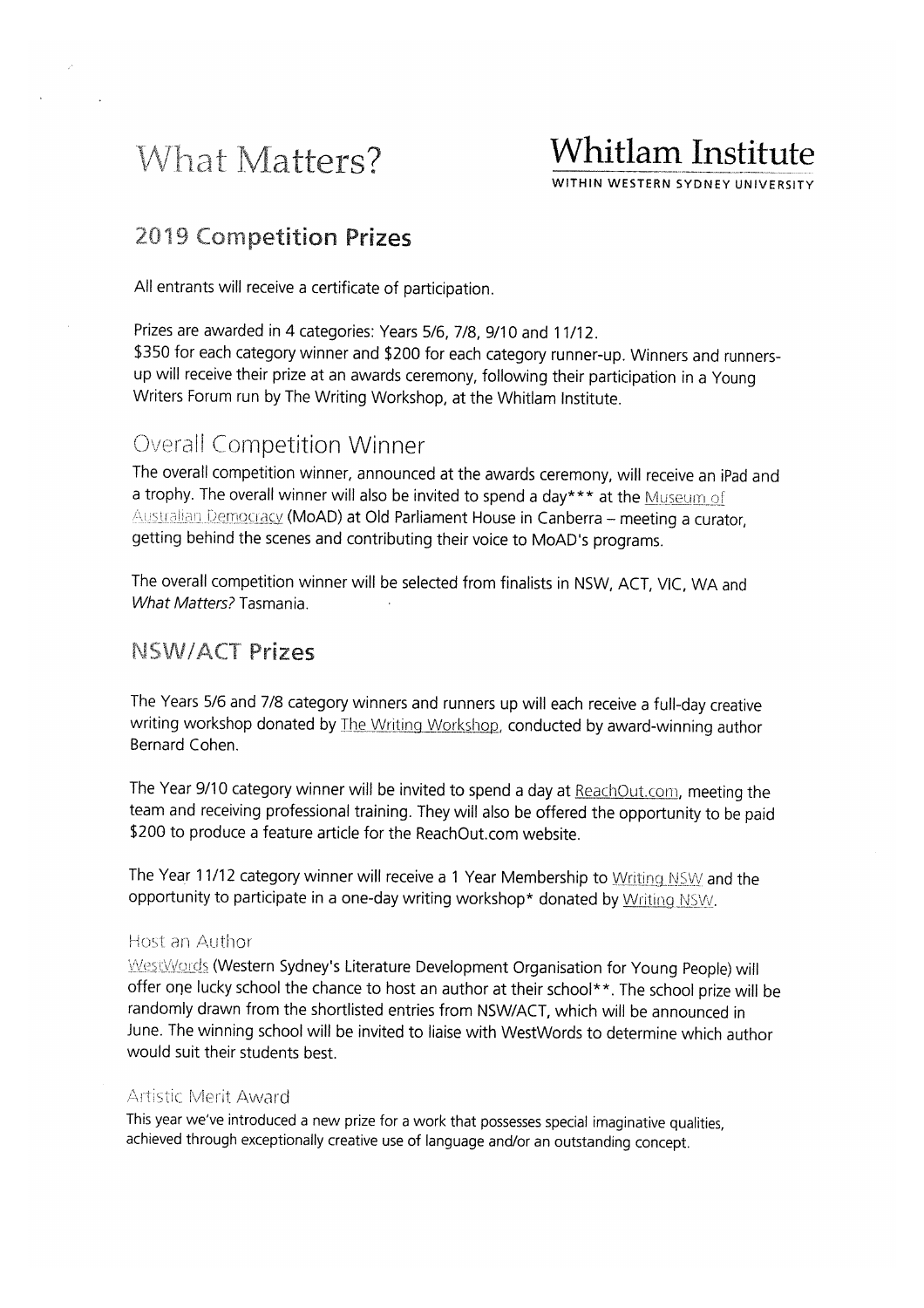# What Matters?

# **Whitlam Institute**

WITHIN WESTERN SYDNEY UNIVERSITY

Varuna, the National Writers House is offering a mentorship program with a published author, as well as a selection (up to four) of tickets to the Blue Mountains events of the Sydney Writers Festival. The mentorship program includes 3 x 30 minute guided mentoring sessions over several weeks, delivered by phone or by Skype, and hosted by a member of the Varuna staff. During these sessions the student will have the opportunity to learn about the career path of a published author and receive advice and practical feedback about their own writing practice.

## **Click here for: Tasmanian Student prize information**

Looking for inspiration? Last year's winners and finalists' essays are online at www.whitlam.org/whatmatters.

## Submit your entry at whitlam.org/whatmatters

All entries must be in by Friday 10 May 2019.

\* To participate in a Writing NSW workshop you must be over the age of 16. Participants under the age of 18 must have their participation approved in advance. The Writing NSW cannot guarantee that all workshops will be available.

\*\*To be hosted by the end of the 2019 school year.

\*\*\* The Museum of Australian Democracy will cover the flights/vehicle expenses associated with the trip to Canberra for the winning student and an accompanying adult up to a maximum of \$2000. This does not include accommodation expenses. Entry to the Museum is free. To participate in a visit to the Museum you must be over the age of 10. Participants under the age of 18 must have their participation approved in advance. The offer must be redeemed by 15 December 2019.